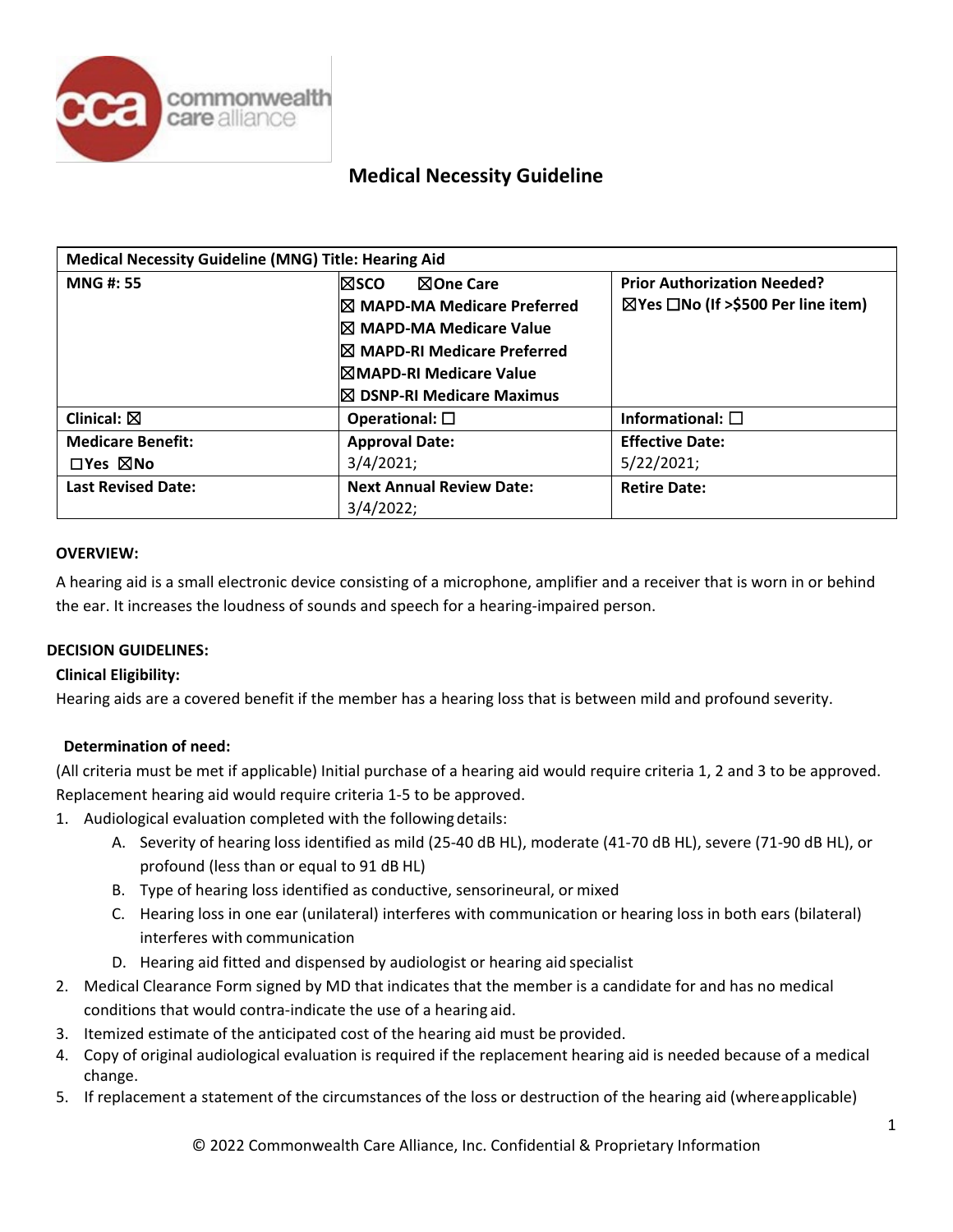

## **LIMITATIONS/EXCLUSIONS:**

- Manufacturer's warranty must be checked prior to repair or replacement of hearing aid.
- Clinical documentation needs to have been dated and signed within 6 months of the dispensing date of hearing aid (i.e., Audiological Evaluation and Medical Clearance From).
- Member currently has a working hearing aid.
- MD finds a medical contra-indication for the use of a hearing aid.
- Member not willing to utilize hearing aid device.

# **KEY CARE PLANNING CONSIDERATIONS:**

• Member has both the mental and physical capabilities to safely use the device or has a caregiver to assist them with the device.

## **AUTHORIZATION:**

#### **PA required if line item is >\$500.00**

| V5020 | Conformity evaluation                             |
|-------|---------------------------------------------------|
| V5008 | Hearing screening (non-organic test battery)      |
| V5010 | Assessment for hearing aid (initial visit)        |
| V5090 | Dispensing fee, unspecified hearing aid           |
| V5110 | Dispensing fee, bilateral                         |
| V5160 | Dispensing fee, binaural                          |
| V5200 | Dispensing fee, CROS                              |
| V5240 | Dispensing fee, BiCROS                            |
| V5241 | Dispensing fee, monaural hearing aid, any type    |
| V5030 | Hearing aid, monaural, body worn, air conduction  |
| V5040 | Hearing aid, monaural, body worn, bone conduction |
| V5050 | Hearing aid, monaural, in the ear                 |
| V5060 | Hearing aid, monaural, behind the ear             |
| V5070 | Glasses, air conduction                           |
| V5080 | Glasses, bone conduction                          |
| V5095 | Semi-implantable middle ear hearing prosthesis    |
| V5100 | Hearing aid, bilateral, body worn                 |
| V5120 | Binaural, body worn                               |
| V5130 | Binaural, in the ear                              |
| V5140 | Binaural, behind the ear                          |
| V5150 | Binaural, glasses                                 |
| V5170 | Hearing aid, CROS, in the ear                     |
| V5180 | Hearing aid, CROS, behind the ear                 |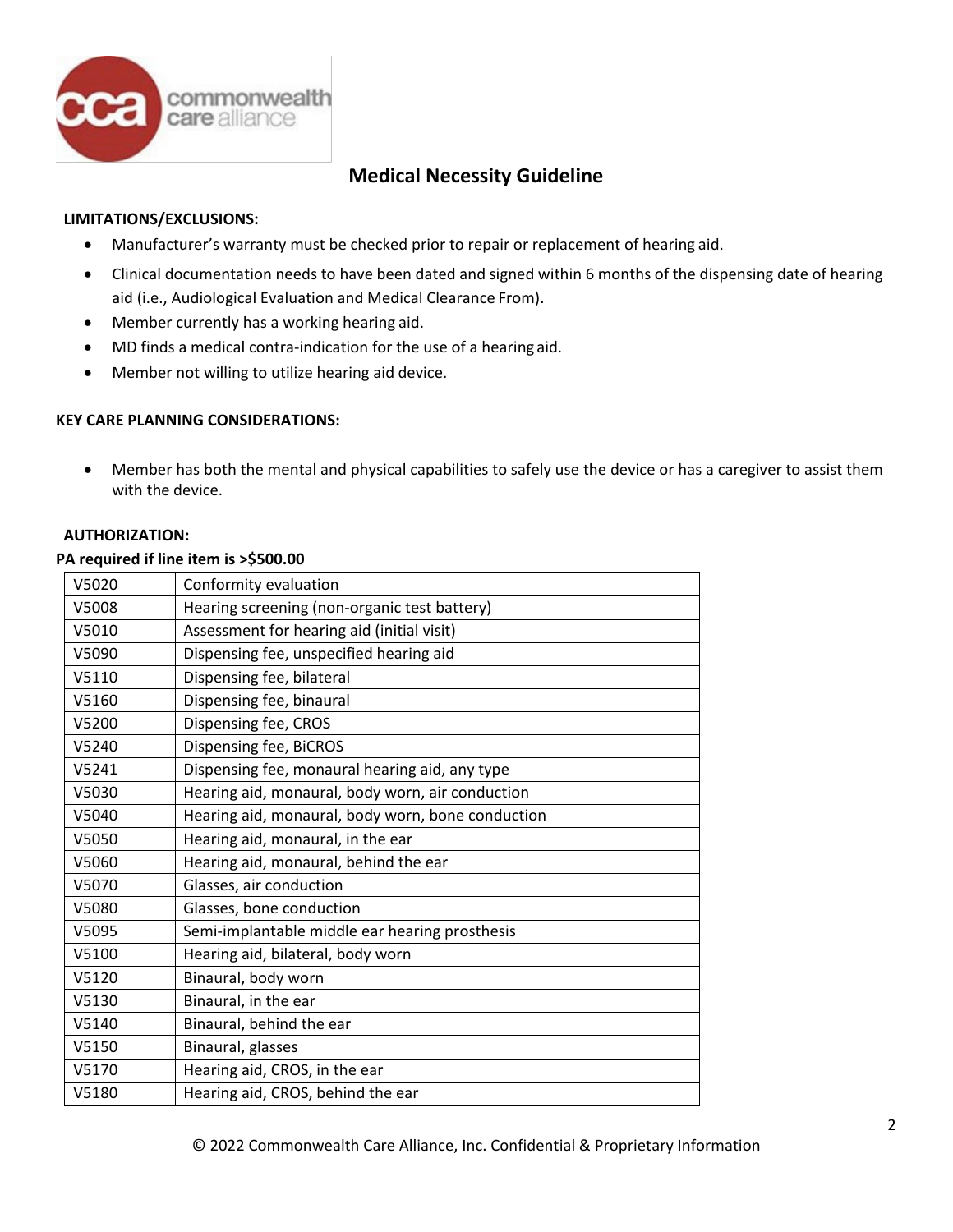

|  | V5190 | Hearing aid, CROS, glasses |  |
|--|-------|----------------------------|--|
|--|-------|----------------------------|--|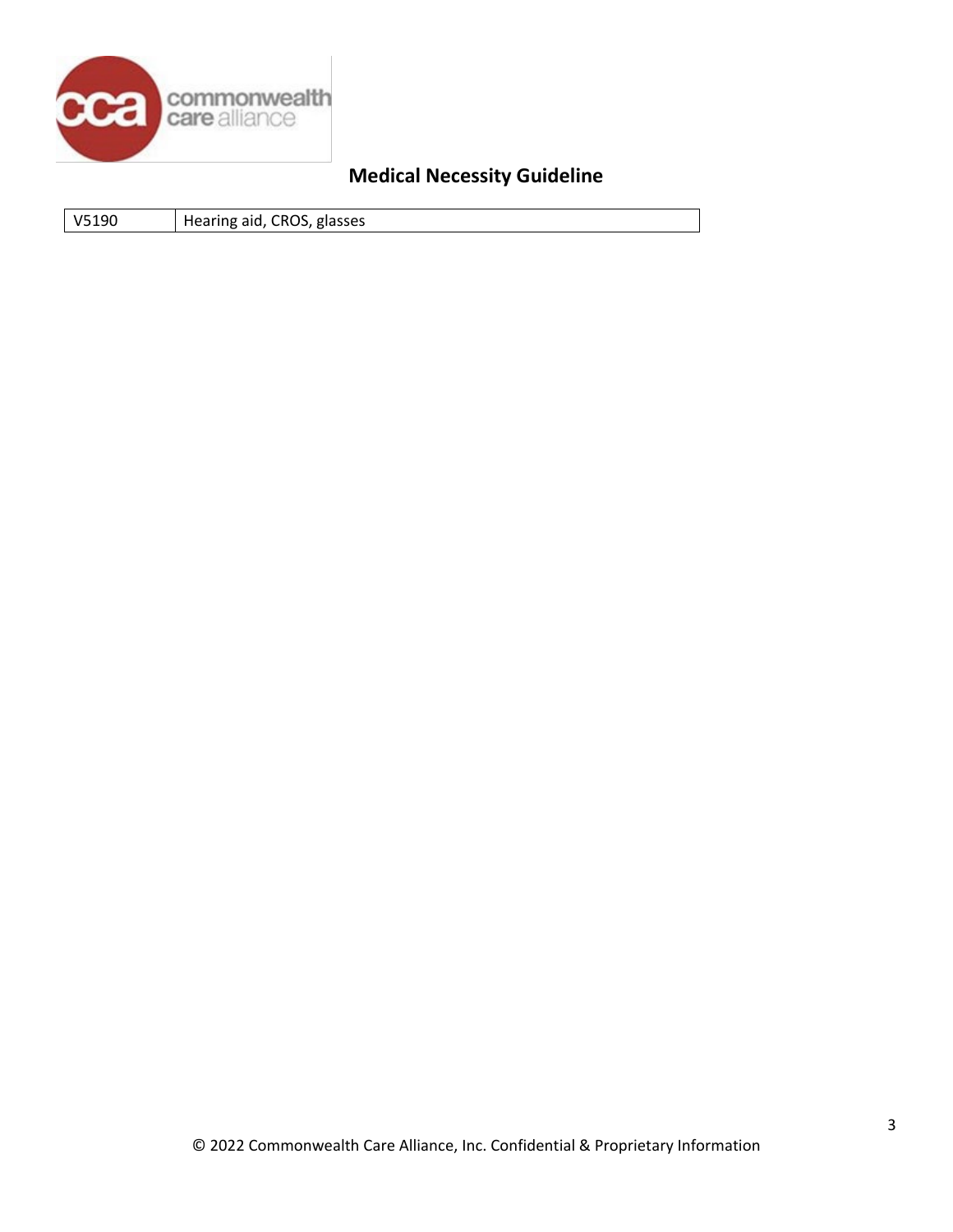

| V5210 | Hearing aid, BICROS, in the ear                                                            |
|-------|--------------------------------------------------------------------------------------------|
| V5220 | Hearing aid, BICROS, behind the ear                                                        |
| V5230 | Hearing aid, BICROS, glasses                                                               |
| V5242 | Hearing aid, analog, monaural, CIC (completely in the ear canal)                           |
| V5243 | Hearing aid, analog, monaural, ITC (in the canal)                                          |
| V5244 | Hearing aid, digitally programmable analog, monaural, CIC                                  |
| V5245 | Hearing aid, digitally programmable analog, monaural, ITC                                  |
| V5246 | Hearing aid, digitally programmable analog, monaural, ITE (in the ear)                     |
| V5247 | Hearing aid, digitally programmable analog, monaural, BTE (behind the<br>ear)              |
| V5248 | Hearing aid, analog, binaural, CIC                                                         |
| V5249 | Hearing aid, analog, binaural, ITC                                                         |
| V5250 | Hearing aid, digitally programmable analog, binaural, CIC                                  |
| V5251 | Hearing aid, digitally programmable analog, binaural, ITC                                  |
| V5252 | Hearing aid, digitally programmable, binaural, ITE                                         |
| V5253 | Hearing aid, digitally programmable, binaural, BTE                                         |
| V5254 | Hearing aid, digital, monaural, CIC                                                        |
| V5255 | Hearing aid, digital, monaural, ITC                                                        |
| V5256 | Hearing aid, digital, monaural, ITE                                                        |
| V5257 | Hearing aid, digital, monaural, BTE                                                        |
| V5258 | Hearing aid, digital, binaural, CIC                                                        |
| V5259 | Hearing aid, digital, binaural, ITC                                                        |
| V5260 | Hearing aid, digital, binaural, ITE                                                        |
| V5261 | Hearing aid, digital, binaural, BTE                                                        |
| V5262 | Hearing aid, disposable, any type, monaural                                                |
| V5263 | Hearing aid, disposable, any type, binaural                                                |
| V5298 | Hearing aid, not otherwise classified                                                      |
| V5264 | Ear mold/insert, not disposable, any type                                                  |
| V5265 | Ear mold/insert, disposable, any type                                                      |
| V5275 | Ear impression, each                                                                       |
| V5266 | Battery for use in hearing device                                                          |
| V5267 | Hearing aid or assistive listening device/supplies/accessories, not<br>otherwise specified |
| V5274 | Assistive listening device, not otherwise specified                                        |
| V5011 | Fitting/orientation/checking of hearing aid                                                |
| V5014 | Repair/modification of a hearing aid                                                       |
| V5299 | Hearing service, miscellaneous                                                             |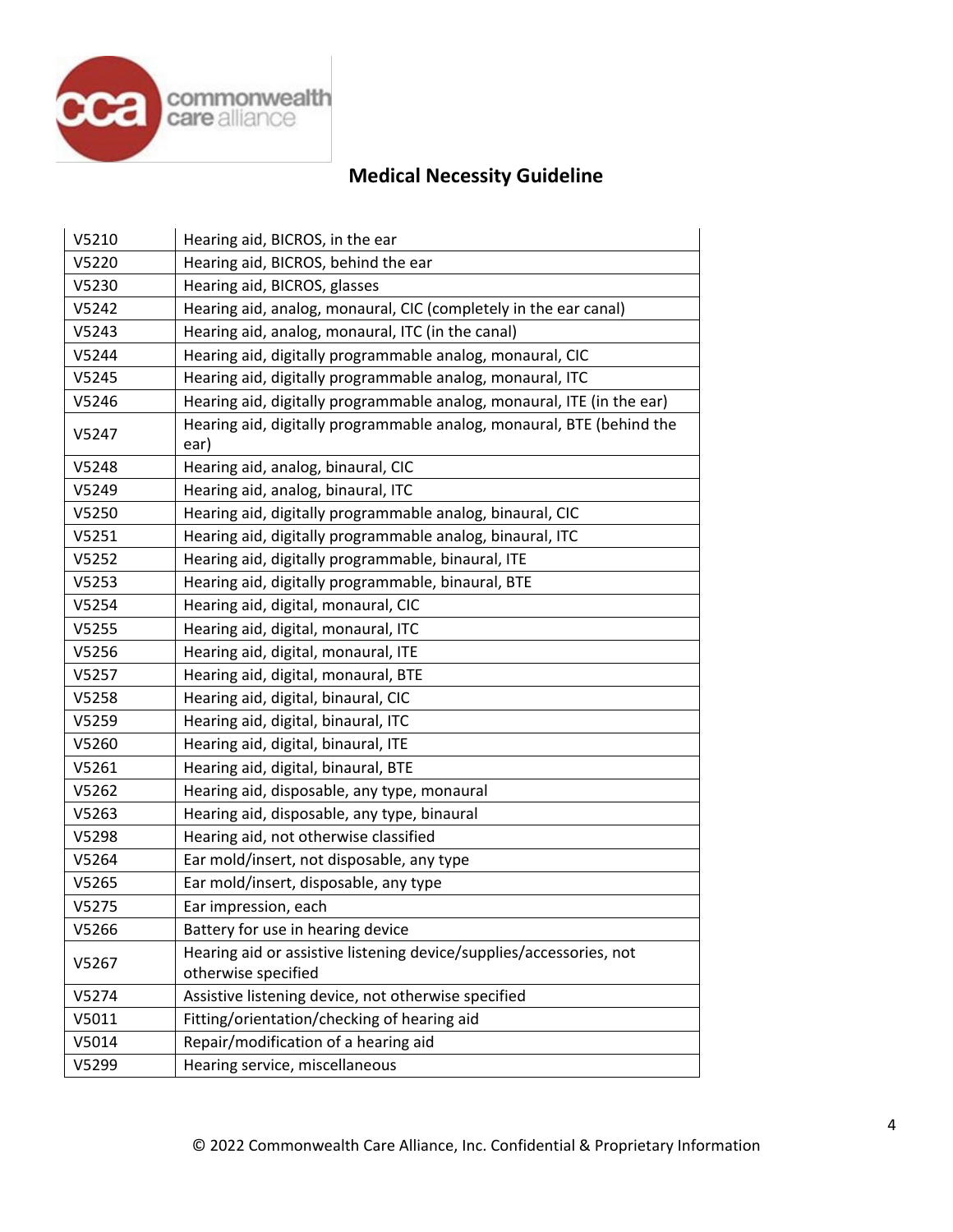

**REGULATORY NOTES:** 130 CMR 416.000 [https://www.mass.gov/doc/130-cmr-416-hearing-instrument-specialist](https://www.mass.gov/doc/130-cmr-416-hearing-instrument-specialist-services/download)[services/download](https://www.mass.gov/doc/130-cmr-416-hearing-instrument-specialist-services/download) 130 CMR 426.414(B) [https://www.mass.gov/doc/130-cmr-426-audiologists](https://www.mass.gov/files/documents/2017/09/29/130cmr426.pdf)[manual/download](https://www.mass.gov/files/documents/2017/09/29/130cmr426.pdf)

# **RELATED REFERENCES:**

This MNG guide is not a rigid rule. CCA has the mission to address all of our complicated members' health needs. Care partners can identify members with Behavioral Health and HOPE (\*) challenges who may benefit from extending these guidelines to support our at-risk members' unique health challenges. CCA encourages our clinicians to clearly document our members' unique health contexts when requesting care which does not meet this formal DST's conditions and recommendations.

\*High Opiate Patient Engagement = members with high doses of opiates whom we hope to help by treating their pain alternatively and reducing their exposure to dangerous opiates.

# **ATTACHMENTS:**

| <b>EXHIBIT A:</b> |  |
|-------------------|--|
| <b>EXHIBIT B</b>  |  |

# **REVISION LOG:**

| <b>REVISION</b><br><b>DATE</b> | <b>DESCRIPTION</b> |
|--------------------------------|--------------------|
|                                |                    |
|                                |                    |
|                                |                    |

#### **APPROVALS:**

| Stephen Pelley                          | Manager, DME         |
|-----------------------------------------|----------------------|
| <b>CCA Senior Clinical Lead [Print]</b> | <b>Title [Print]</b> |
| Stephen Pelles                          | 3/4/2021             |
| <b>Signature</b>                        | <b>Date</b>          |